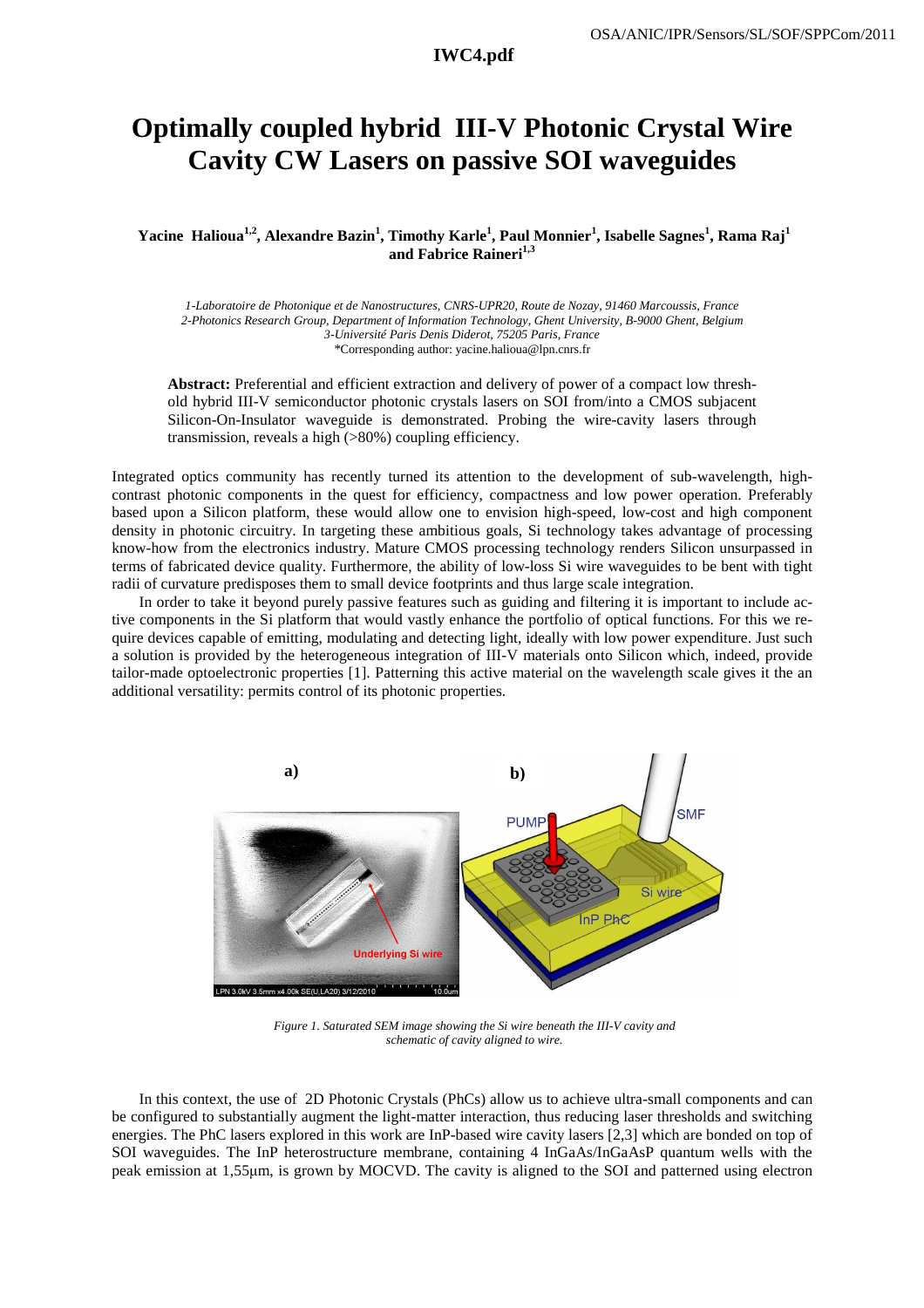## **IWC4.pdf**

beam lithography, fabrication details can be found in [4]. The SOI waveguides are fabricated in a CMOS fab using 193nm DUV lithograph. The heterogeneous bonding of the cavities to the SOI requires cavity designs which are robust against losses due to the reduced confinement due to relatively high index polymer bonding materials. The samples are depicted schematically in Figure 1.b, where the lower level comprises a 500nm wide by 220nm high Si wire where the light propagates without absorption and the top layer is the active InP-based wire cavity, consisting of wire cavity with 1D photonic crystal mirrors for longitudinal confinement. The transmission from one level to the other is thorough evanescent coupling.

First, laser emission, under 800nm optical pump pulse, from these high Q factor, III-V semiconductor wire cavity lasers is demonstrated (see fig. 2). Secondly, continuous laser emission is observed, the samples are explored at room temperature by optically pumping from the surface at lower energy ie. 1.2µm, the wavelength corresponding to where the barriers are absorptive in order to maximize the pumping efficiency of the quantum wells.



*Figure 2. Light-Light curve of laser emission (log-log scale)* 

The laser emission from the 2DPhC is coupled to the TE mode of the 6mm long SOI waveguides and is extracted from the SOI thanks to gratings etched at their extremities. The light is then collected via a SMF-28 optical fiber positioned at  $10^{\circ}$  angle in order to maximize collection at 1.55µm (S polarization). The emission is analysed using a spectrometer equipped with a cooled InGaAs photodiode array. The nanolasers emit at 1.55µm with a threshold of 10mW, external power, with high output power. However, these structures are not ideally suited for pumping at this wavelength due to the presence of a thick InP layer which plays no role at all, future effort will be devoted to the lowering of the threshold by a custom designed structure. Continuous laser emission from these structures open the way to several functionalities.

One of the major concerns in nanophotonic circuitry, even more when dealing with photonic crystals where the strongest non-linear properties are located below the light line, is the ease of extraction from nanolasers and chanelling of light for use in subsequent stages of switch, flip-flop, detectors etc. With this in view, the coupling factor is experimentally studied to demonstrate optimal coupling and direct extraction by low loss SOI wire waveguides. Pump-probe experiments are performed on the samples, to explore the different processes which are in play, with a 800nm diode pump laser modulated at a repetition rate of 300kHz with a 2% duty cycle and a tunable probe launched via the silicon wire. A detailed analysis of the coupling factors, laser threshold and linewidth characteristics are carried out as a function of several critical parameters, as the phase matching condition or intermediate layer thickness, of the hybrid structure which permits us to not only estimate the coupling efficiency but also to define the criteria for the optimal use of these nanolasers. The resulting transmission characteristics [5, 6] (see fig. 3) allowed us to accurately estimate the coupling efficiency to be 80%.